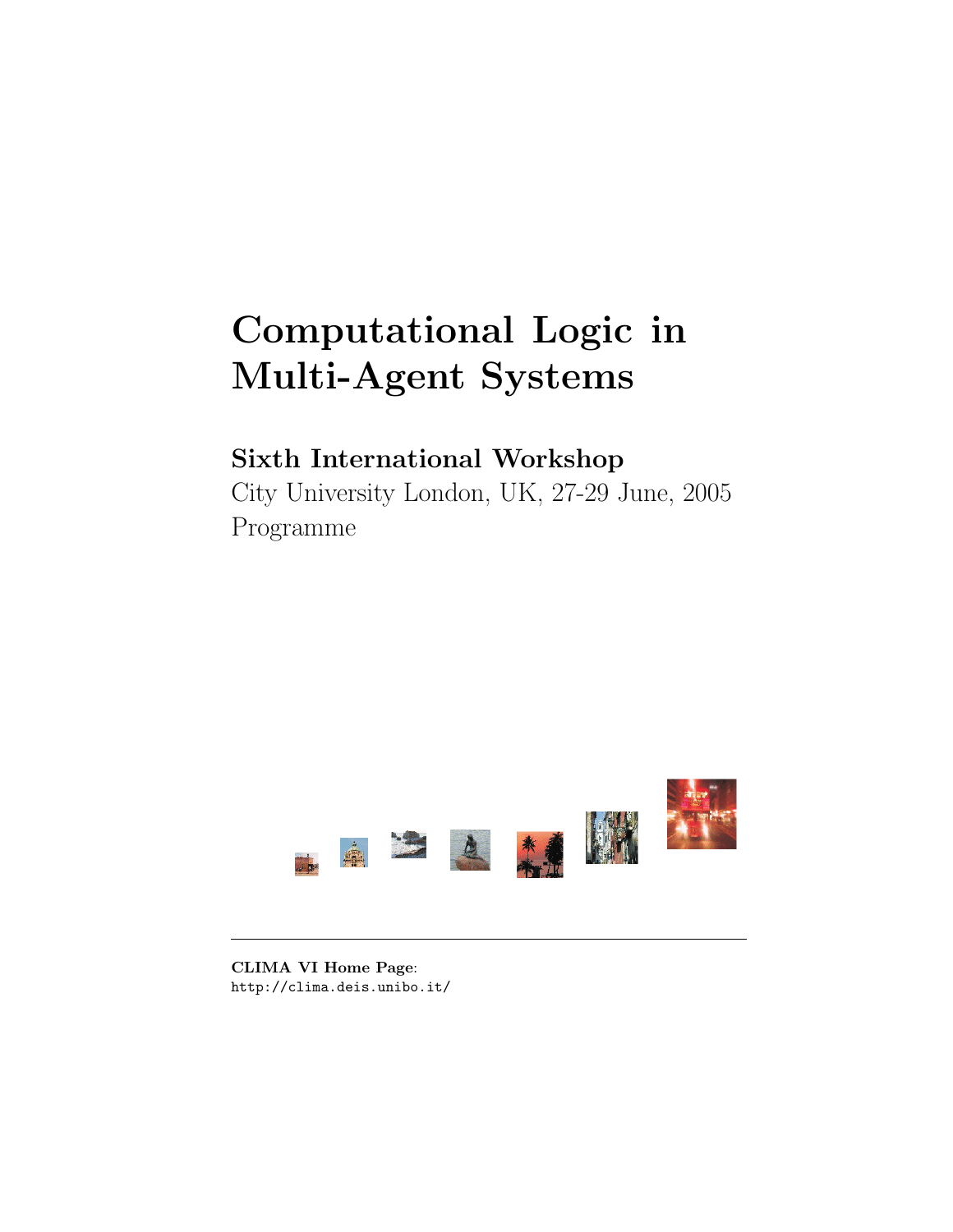# Schedule

# Schedule at a Glance

|       | 27 June, Monday                                            | 28 June, Tuesday                                         | 29 June, Wednesdav                                        |
|-------|------------------------------------------------------------|----------------------------------------------------------|-----------------------------------------------------------|
| 8:45  | <b>Registration</b>                                        |                                                          |                                                           |
| 9:15  | <b>Opening</b>                                             | <b>Registration</b>                                      | <b>Registration</b>                                       |
| 9:30  | <b>Tutorial T1 (Rafael Bordini)</b>                        | <b>Tutorial T2 (Michael Fisher)</b>                      | <b>Tutorial T4 (Marek Sergot)</b>                         |
| 10:30 | coffee break                                               | coffee break                                             | coffee break                                              |
| 11:00 | Tutorial T5 (Fariba Sadri & Kostas<br>Stathis)             | Tutorial T6 (Federico Chesani &<br>Marco Gavanelli)      | Tutorial T3 (Keith Clark & Silvana<br>Zappacosta Amboldi) |
| 12:00 | <b>CLIMA Session A: Composition</b><br>and Completeness    | <b>CLIMA Session C: Interacting</b><br><b>Agents</b>     | <b>Invited Talk by Bob Kowalski</b>                       |
| 13:00 | lunch break                                                | lunch break                                              | lunch break                                               |
| 14:00 | <b>CLIMA Session B: Reasoning</b><br>about Agent Knowledge | <b>CLIMA Contest</b>                                     | <b>CLIMA Session E: Executing</b><br><b>Agents</b>        |
| 15:30 |                                                            | coffee break                                             | coffee break                                              |
| 16:00 | coffee break                                               | <b>CLIMA Session D: Normative</b>                        | <b>CLIMA Session F: Agent Abilities,</b>                  |
| 16:30 | <b>SOCS Dissemination</b>                                  | <b>Multi-Agent Systems</b>                               | <b>Intentions, and Trust</b>                              |
| 17:30 |                                                            |                                                          | Closing                                                   |
| 18:30 |                                                            | <b>Social Dinner</b><br>at the OXO tower                 |                                                           |
|       |                                                            | After dinner: WTF Funky gig at<br><b>Halfmoon Putney</b> |                                                           |

## Detailed Schedule

June 27, Monday

8:45-9:15: Registration.

8:15-9:30: Opening.

9:30-12:00: Tutorials T1 and T5.

- **BDI Agent Programming in AgentSpeak Using Jason, by Rafael H. Bordini**
- The KGP model of agency, by Fariba Sadri and Kostas Stathis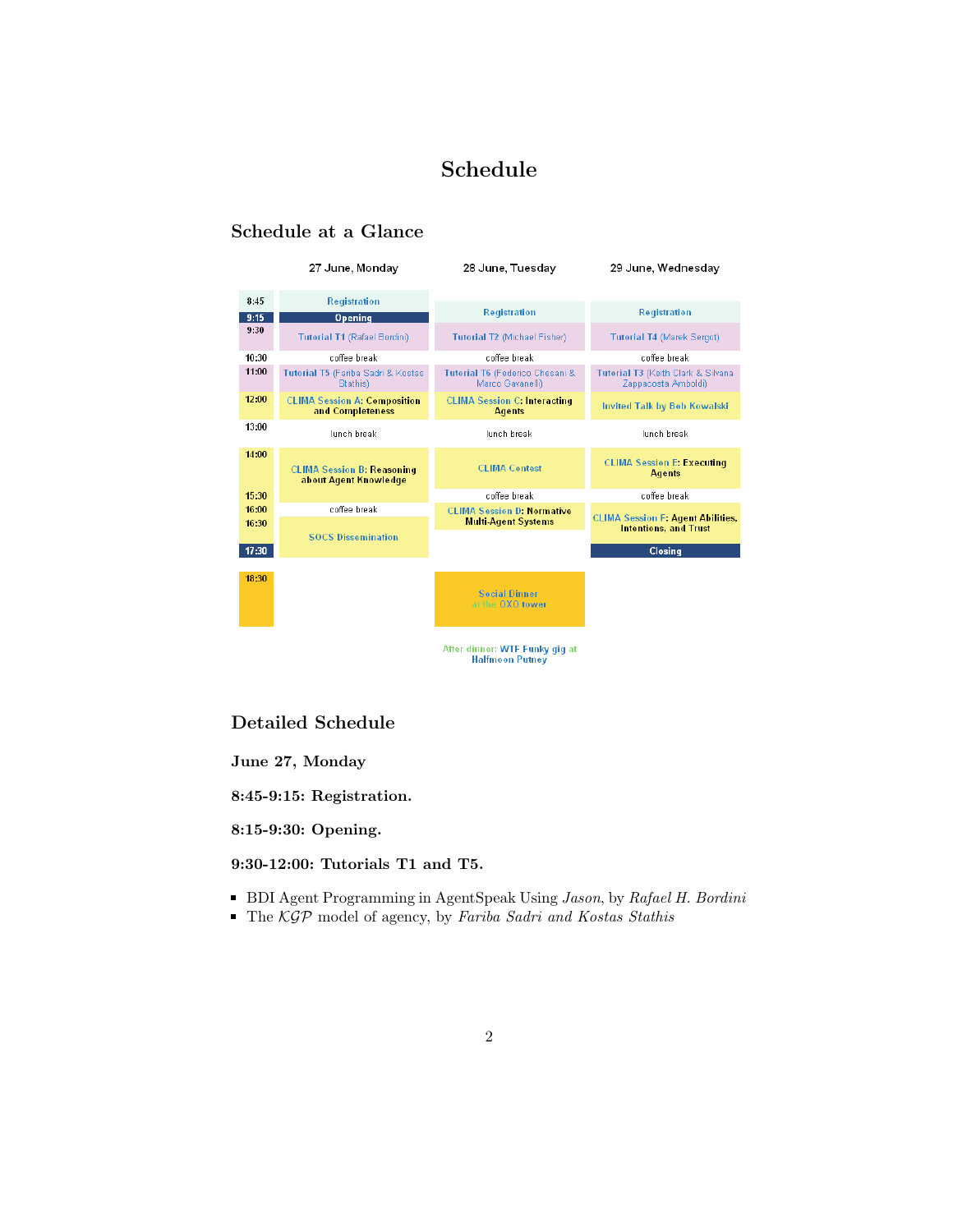#### 12:00-13:00: Session A: Interacting agents.

Chair: Evelina Lamma

- Verification of protocol conformance and agent interoperability, by Matteo Baldoni, Cristina Baroglio, Alberto Martelli, and Viviana Patti
- A semantics for agent communication languages based on commitments and penalties, by Leila Amgoud and Florence Dupin de Saint-Cyr

#### 14:00-16:00: Session B: Reasoning about agent knowledge.

#### Chair: Rafael H. Bordini

- Reasoning about epistemic states of agents by modal logic programming, by Linh Anh Nguyen
- Decision procedure for a fragment of mutual belief logic with quantified agent variables, by Regimantas Pliuskevicius and Aida Pliuskeviciene
- Strongly complete axiomatizations of "knowing at most" in standard syntactic assignments, by Thomas Ågotnes and Michal Walicki
- Logical spaces in multi-agent only knowing systems, by  $Bjørnar Solhaug$ and Arild Waaler

#### 16:30-18:00: SOCS Dissemination.

#### June 28, Tuesday

#### 9:10-9:30: Registration.

#### 9:30-12:00: Tutorials T2 and T6.

- **Programming Rational Agent Groups using Executable Logics, by Michael** Fisher
- Specification and verification of agent interaction using  $SOCS$ - $\mathcal{SI}$ , by Federico Chesani and Marco Gavanelli

#### 12:00-13:00: Session C: Composition and completeness in multiagent systems.

#### Chair: Stefania Costantini

- **Combining answer sets of nonmonotonic logic programs, by Chiaki Sakama** and Katsumi Inoue
- Speculative constraint processing with iterative revision for disjunctive answers, by Martine Ceberio, Hiroshi Hosobe, and Ken Satoh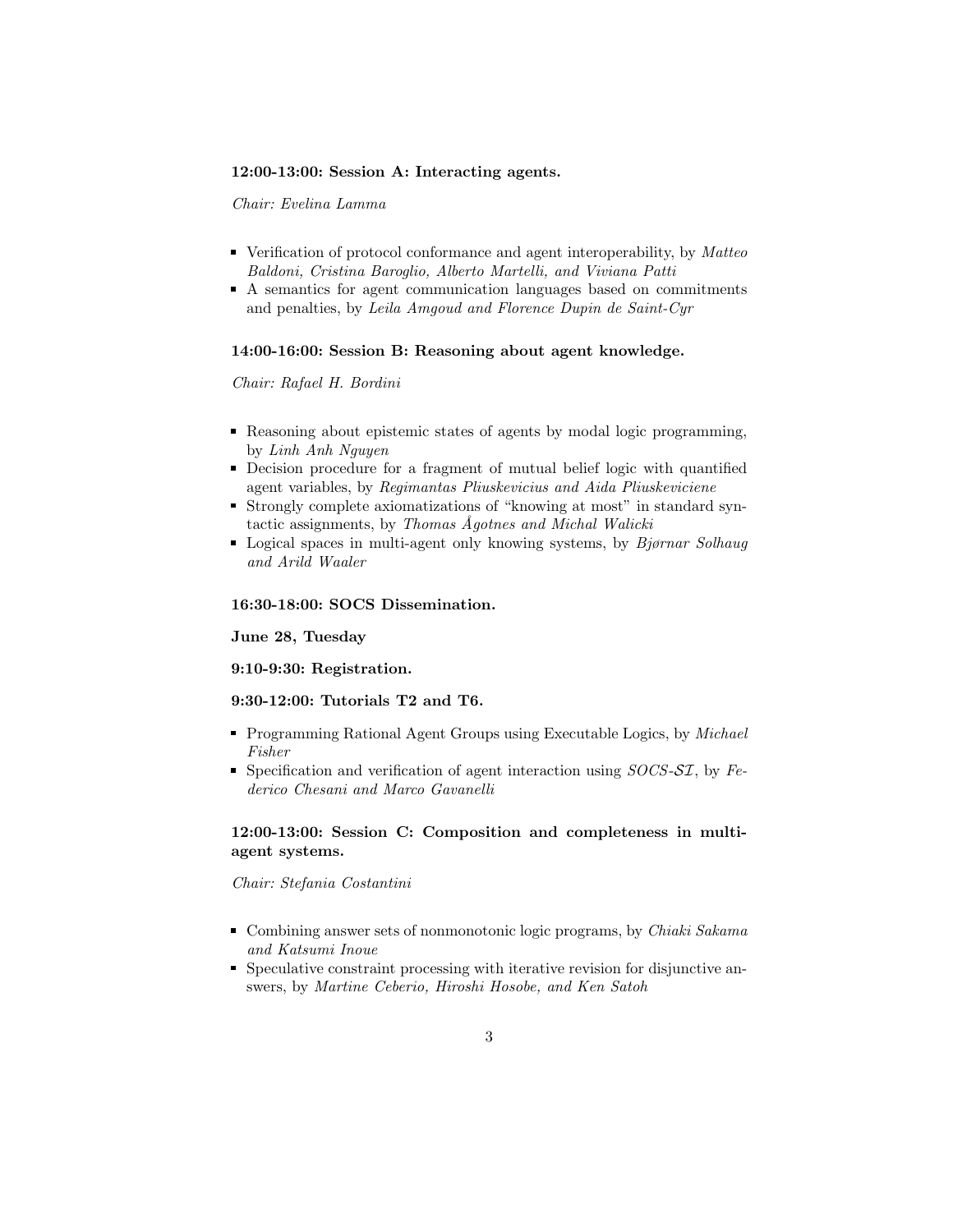#### 14:00-15:30: CLIMA contest.

Chair: Jürgen Dix

- Using pheromones, broadcasting and negotiation for agent gathering tasks, by Simon Coffey and Dorian Gaertner
- Reactive food gathering, by Robert Logie, Jon G. Hall, and Kevin G. Waugh
- Extending tropos for prolog implementation: a case study using the food collecting agent problem, by Carlos Cares
- Strategies for multi-agent coordination in a grid world, by Eder Mateus Nunes Gonçalves and Guilherme Bittencourt

#### 16:00-17:00: Session D: Normative multi-agent systems.

#### Chair: Kostas Stathis

- Constitutive norms in the design of normative multi-agent systems, by Guido Boella and Leendert van der Torre
- Contextual terminologies, by Davide Grossi, Frank Dignum, and John-Jules Ch. Meyer

#### June 29, Wednesday

#### 9:10-9:30: Registration.

#### 9:30-12:00: Tutorials T4 and T3.

- Norms and institutions in agent societies: the language  $(\mathcal{C}/\mathcal{C}^+)^{++}$ , by Marek J. Sergot
- Programming multi-agent systems in  $Qu-Prolog$ , by Keith Clark and Silvana Zappacosta-Amboldi

#### 12:00-13:00: Invited Talk by Bob Kowalski: Combining logic-based agents and decision theory.

#### 14:00-15:30: Session E: Executing agents.

Chair: Ken Satoh

- Contract related agents, by John Knottenbelt and Keith Clark
- Profiles of behaviour for logic-based agents, by Fariba Sadri and Francesca Toni
- Diagnosis of plan execution and the executing agent, by Nico Roos and Cees Witteveen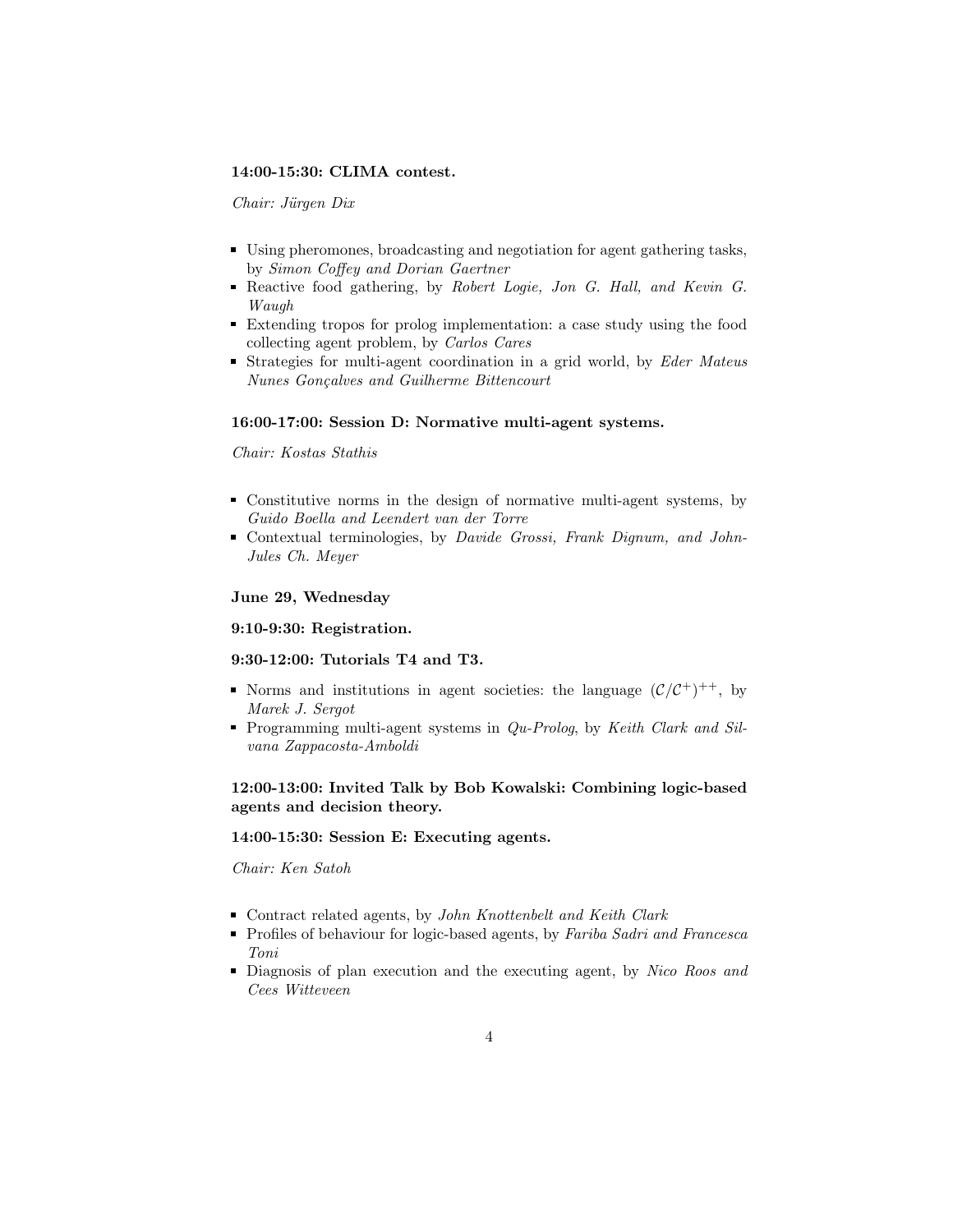#### 16:00-17:30: Session F: Abilities, intentions, and trust.

Chair: Marco Gavanelli

- Intention recognition in the situation calculus and probability theory frameworks, by Robert Demolombe and Ana Maria Otermin Fernandez
- Ability in a multi-agent context: a model in the situation calculus, by Laurence Cholvy, Christophe Garion, and Claire Saurel
- A default theory of trust, by Johan W. Klüwer and Arild Waaler

17:30: Closing.